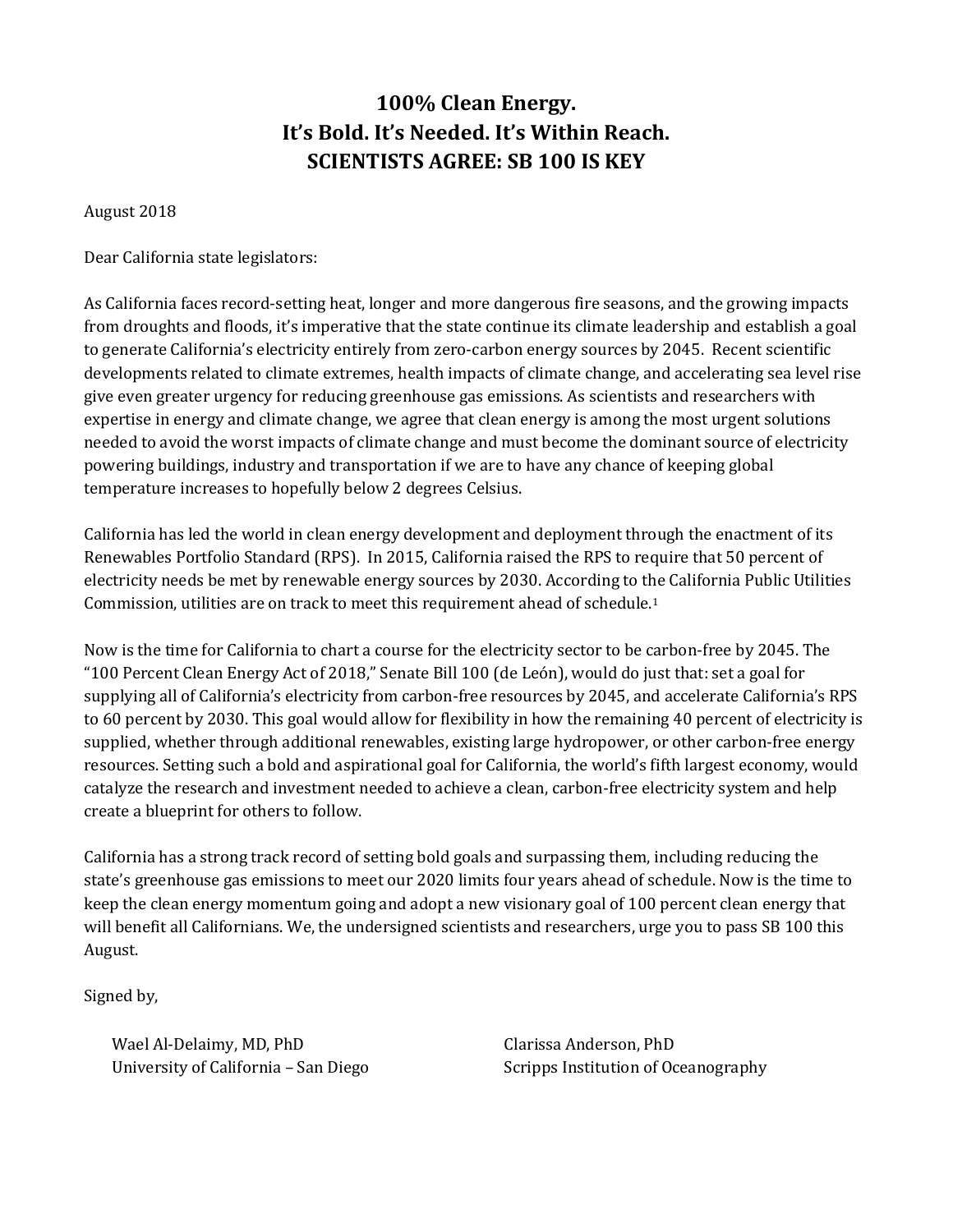Roger Bales, PhD University of California – Merced

Anthony Barnosky, PhD Stanford University

Trent Biggs, PhD California State University – San Diego

Hilda Blanco, PhD University of Southern California

Ken Caldeira, PhD Carnegie Institution for Science

Gretchen Daily<sup>ǂ</sup> , PhD Stanford University

Christopher Field<sup>‡</sup>, PhD Stanford University

Peter Gleick<sup>‡</sup>, PhD Pacific Institute for Studies in Development, Environment, and Security

Gary Griggs, PhD University of California – Santa Cruz

Elizabeth Hadly, PhD Stanford University

Arlene Haffa, PhD California State University – Monterey Bay

Alex Hall, PhD University of California – Los Angeles

John Harte, PhD University of California – Berkeley

Arne Jacobson, PhD California State University – Humboldt G. Darrel Jenerette, PhD University of California – Riverside

Daniel Kammen, PhD University of California – Berkeley

Anne R. Kapuscinski, PhD University of California – Santa Cruz

Charles F. Kennel<sup>‡</sup>, PhD University of California – San Diego

Michael E. Loik, PhD University of California – Santa Cruz

Steven Low, PhD California Institute of Technology

Michael Mastrandrea, PhD Near Zero/Carnegie Institution for Science

James McCarthy, PhD Harvard University

Mario Molina<sup>+‡</sup>, PhD University of California – San Diego, and National Autonomous University in Mexico

Michael Oppenheimer, PhD Princeton University

Edward Parson, PhD University of California – Los Angeles

Manuel Pastor, PhD University of Southern California

David Pellow, PhD University of California – Santa Barbara

Daniel Press, PhD University of California – Santa Cruz